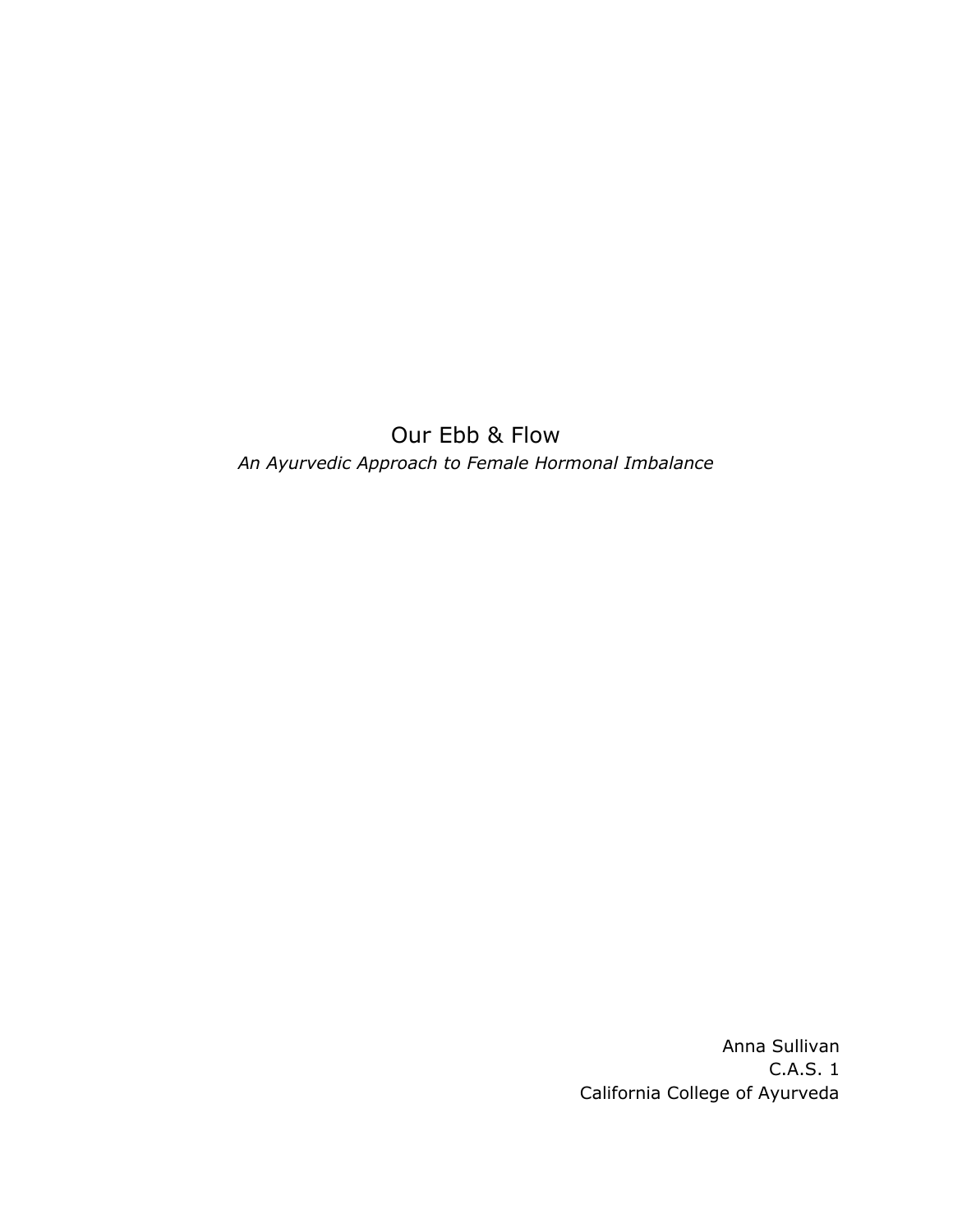In women, hormones are a pivotal part of keeping mind, body and spirit balanced. A healthy woman is a woman whose hormones are in balance. Irregular fluctuations, lack or excessive amounts of reproductive hormones in females can cause a plethora of physical & psychological disease. Throughout a woman's life she is faced with constant increases & decreases in her reproductive hormones, through major body shifts such as the onset of menses, through the monthly 28-day cycle, during pregnancy, and menopause. Ayurveda looks at regulating hormones with the use of diet and lifestyle techniques along with specific herbs for more demanding pathologies & symptoms.

In today's western world, the amount of women who are suffering from issues due to hormonal imbalances is ever increasing. Women are experiencing symptoms such as painful menstruation, emotional instability, and infertility due to stress, poor diet, environmental toxins, and having an unhealthy diet & lifestyle. Rebalancing the female hormonal system is a pivotal part of a woman taking control of her life again. Many women are operating at the mercy of their hormone fluctuations which impedes each and every part of their life. In order to live in a more peaceful, natural state, Ayurveda teaches women to gain their life back through creating body awareness & thus taking a hold of their diet & lifestyle routines to create better rhythms throughout their whole system.

According to the Astanga Hrdayam "Without aggravation of Vata, the vagina does not become disordered in women; hence that should be won over first and the others treated next"[1]. Imbalances in the female reproductive system are a result of vata dosha and therefore that dosha should be pacified initially through diet and lifestyle techniques. Variable routines, intake of cold, dry, light foods, excessive exercise, travel and stress can all lead to a vata imbalance. Low ojas can also be a contributing factor. Establishing stable routines (Dinacharya) to balance out Vata's inherent variability or instability is of the utmost importance. Reducing the overall amount of activity and practicing gentle yoga or tai chi, meditation to promote inner calmness is also important.[2]

A vata pacifying diet of warm, nourishing food is the best antidote to counter Vata's cold, dry and light qualities. Sweet, sour and salty tastes best pacify Vata dosha; Conversely, pungent, bitter and astringent tastes aggravate Vata and hence should be avoided. It is also best to avoid refined foods (white flour, bread), junk foods, and frozen foods, excessive amounts of dairy and meat products, cold drinks, caffeine and alcohol.

Disorders of the Vagina, Yoni Vyapat can also be due to "improper postures during lying/sleeping, excess of sexual intercourse, vitiation of the menstrual flow, use of bad materials (as substitutes for the phallus), disorders of the seed (ovum) and effects of actions of previous lives-by these causes vata gets aggravated and produces pain, prickling and dilating types of pain, loss of sensation, feeling of ants crawling, loss of movement, roughness & noise (gas coming out with noise) and discharge of menstrual blood which is frothy, slight reddish black, thin and dry (non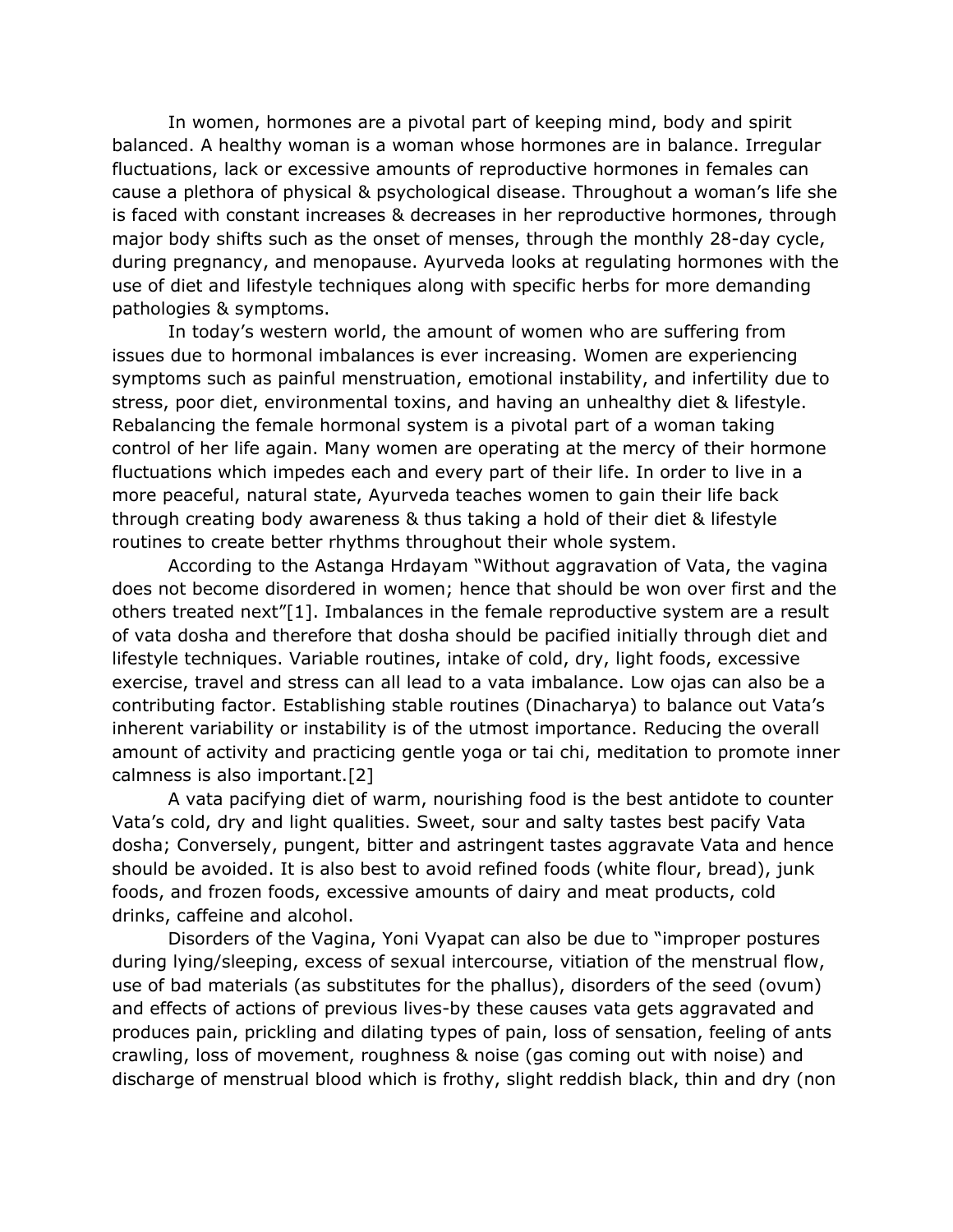unctuous) drooping of groins and flanks, discomfort and gradual development of abdominal tumor [3]".

Shifting diet and lifestyle techniques is the first way any female hormonal imbalance should be treated, as most symptoms will be alleviated with that. Also, "vagina origin-oleation, sudation, enema, and such other therapies, which mitigate vata are highly valuable, especially in those which are caused by vata." Body therapies, such as Uttara Basti (vaginal oil basti), Anuvasana Basti (oil enema) and abhyanga (self-oil massage) can be beneficial for women experiencing hormonal issues. Some women experience deeper pathologies such as ovarian cysts, dysmenorrhea, uterine fibroids and infertility which may still be symptomatic even after diet and lifestyle shifts have been put into place. This is where Ayurveda would then use specific herbs to assist the body with these diseases.

In order to fully understand the imbalance of hormones, we must look at what hormones are most prevalent in female reproductive disorders. There are 5 main reproductive hormones that affect the female reproductive system; Luteinizing Hormone-Releasing Hormone (LHRH), Luteinizing Hormone (LH), Follicle Stimulating Hormone (FSH), estrogen and progesterone. These hormones are in constant fluctuation throughout a woman's reproductive years.

Luteinizing Hormone-Releasing Hormone (LHRH) is released by the hypothalamus and travels to the pituitary gland. LHRH stimulates the pituitary gland to release two hormones called Luteinizing hormone (LH) and Follicle-Stimulating Hormone (FSH). These hormones act upon the ovaries. Luteinizing Hormone (LH) is released by the pituitary gland in response to LHRH. The hormone travels to the ovaries and affects the development of the follicle (developing egg). It stimulates the follicle to grow and mature & to be released when ready. Follicle-Stimulating Hormone (FSH) is released by the Pituitary gland in response to LHRH and travels to the ovaries working with luteinizing hormone to stimulate growth and development of the follicle. As follicle matures, estrogen is released. Estrogen is the hormone responsible for qualities associated with femininity such as maturity of the sexual organs, development of breast tissue, stimulates bone growth, increases body fat, and thickens the skin making it more vascular and soft. Estrogen levels fluctuate throughout the month long female menstrual cycle. When estrogen levels are higher there is greater sodium in the body and therefore water retention that could result in mild edema.

The last major female reproductive hormone is progesterone. Secreted initially by the maturing follicle in response to FSH and LH. A large amount is later produced by the corpus luteum (tissue that is left over in the ovary after the egg is released). Progesterone is responsible for the thickening of the endometrium of the uterus during the second half of a woman's monthly cycle. This allows for proper implantation, should the egg become fertilized. Progesterone prevents uterine contractions inhibiting menstruation. Should pregnancy occur, it is progesterone that prepares the breast for lactation. This is why, when there is no pregnancy, a woman's breasts may swell and become tender in the week or two before menses.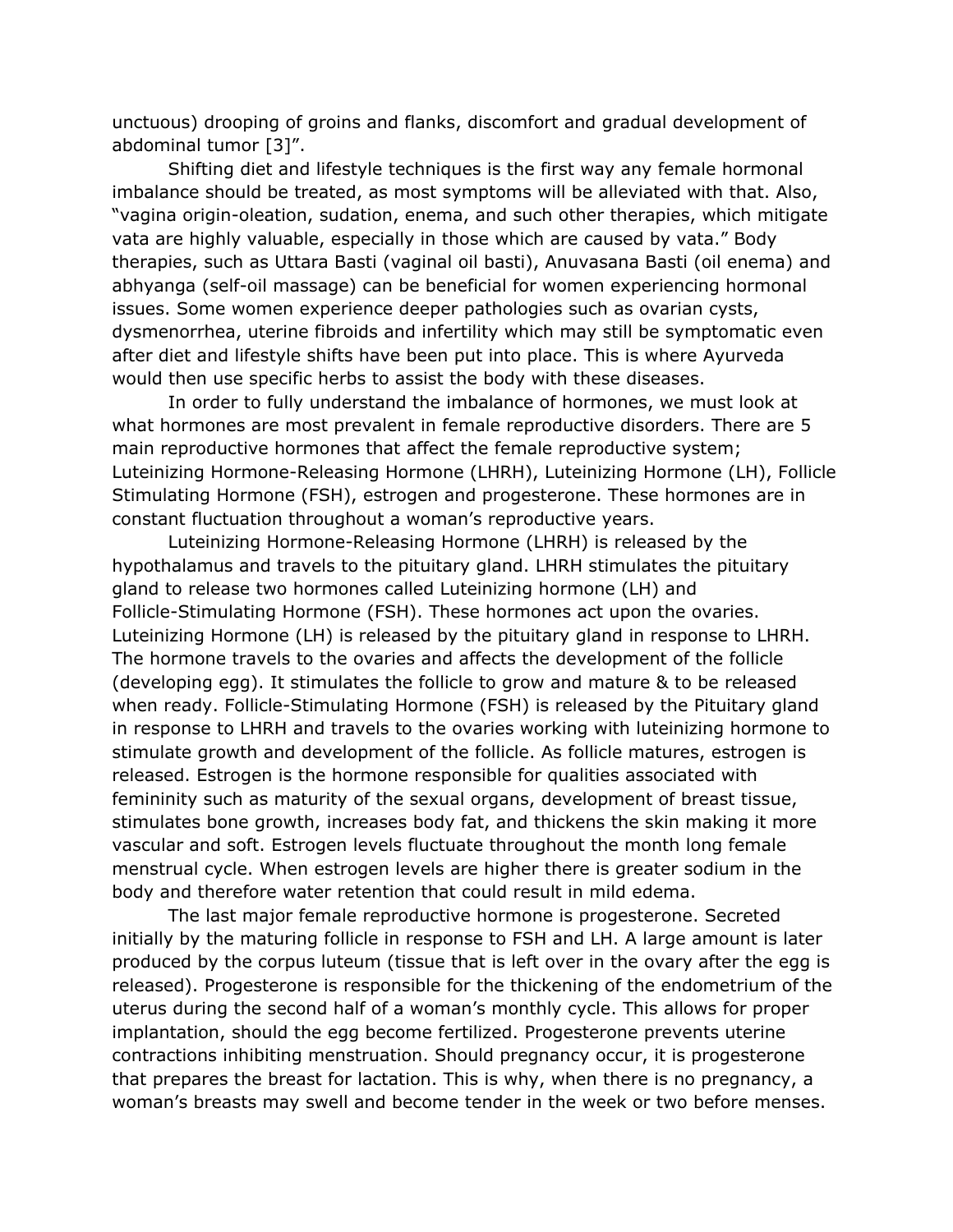Progesterone also causes uterine endometrial proliferation in preparation for implantation, decreases uterine contraction preventing miscarriage, prepares the breast for lactation, and can cause breasts to swell and become tender [4].

These hormones are the key players in the life of women. They circulate on an average 28 day cycle in females starting as early as age 11 until menopause. The menstrual cycle, Rajodharshana, is broken up into 2 phases.

The first phase is the Follicular Phase. FSH & LH increase and stimulate the growth and maturation of the follicle. As the follicle matures, it begins producing estrogen, which is responsible for beginning the development of the endometrial lining. Estrogen levels rise gradually throughout the follicular phase and then surge between days 9 & 12. On day 12, Estrogen, LH, & FSH are all peaking together in order for ovulation to take place.

The second phase is the Luteal Phase. At the beginning of the second phase of the menstrual cycle, the corpus luteum is formed in the ovary from the remains of the follicle. The Corpus Luteum's main function is to secrete large amounts of progesterone, which stimulates the rapid growth of the uterine endometrium. Also, a small amount of estrogen is produced. Estrogen & Progesterone increase at the first part of this phase, but progesterone is increasing most dramatically. Both peak from days 23-25 and then begin to decline as the corpus luteum becomes inactive. Estrogen & Progesterone reach their low point at day 28. The drop off of progesterone is what causes uterine tissue to become necrotic and hemorrhage triggering menstruation. The first day of menstruation is the first day of the cycle.

During menses, a woman can really tune in to whether her hormones are balanced or not depending on the discomforts she may face throughout the month & when she feels these symptoms.

One of the most common symptoms of hormonal imbalance is Premenstrual Syndrome (PMS). One week after ovulation, and thus one week before menstruation, the level of progesterone in the body reaches its cyclical high as estrogen levels are decreasing. Just before menstruation, levels of both estrogen and progesterone drop abruptly. A number of studies suggest that during the first 3 weeks of the menstrual cycle, increasing levels of estrogen stimulate feel-good hormone releasing beta-endorphin, which reduces pain and elevates mood. Rising levels of progesterone at the same time make this natural opium like substance even more potent-that is until reproductive hormones decline prior to menstruation. Then this endorphin drops too. The result can be feelings of anxiety, along with fatigue, insomnia, pain, & irritability [5]. PMS manifests differently for all females experiencing it. Common symptoms include nervousness, depression, emotional imbalance, irritability, inability to concentrate, anger, digestive issues such as nausea, vomiting, and constipation, acne, fatigue, breast tenderness, weight gain, water retention & neurological issues such as headaches, palpitations, and paresthesias.

PMS is triggered from a hormonal basis but the cause is unclear. In Ayurveda, PMS is defined as a collection of imbalances that vary in women due to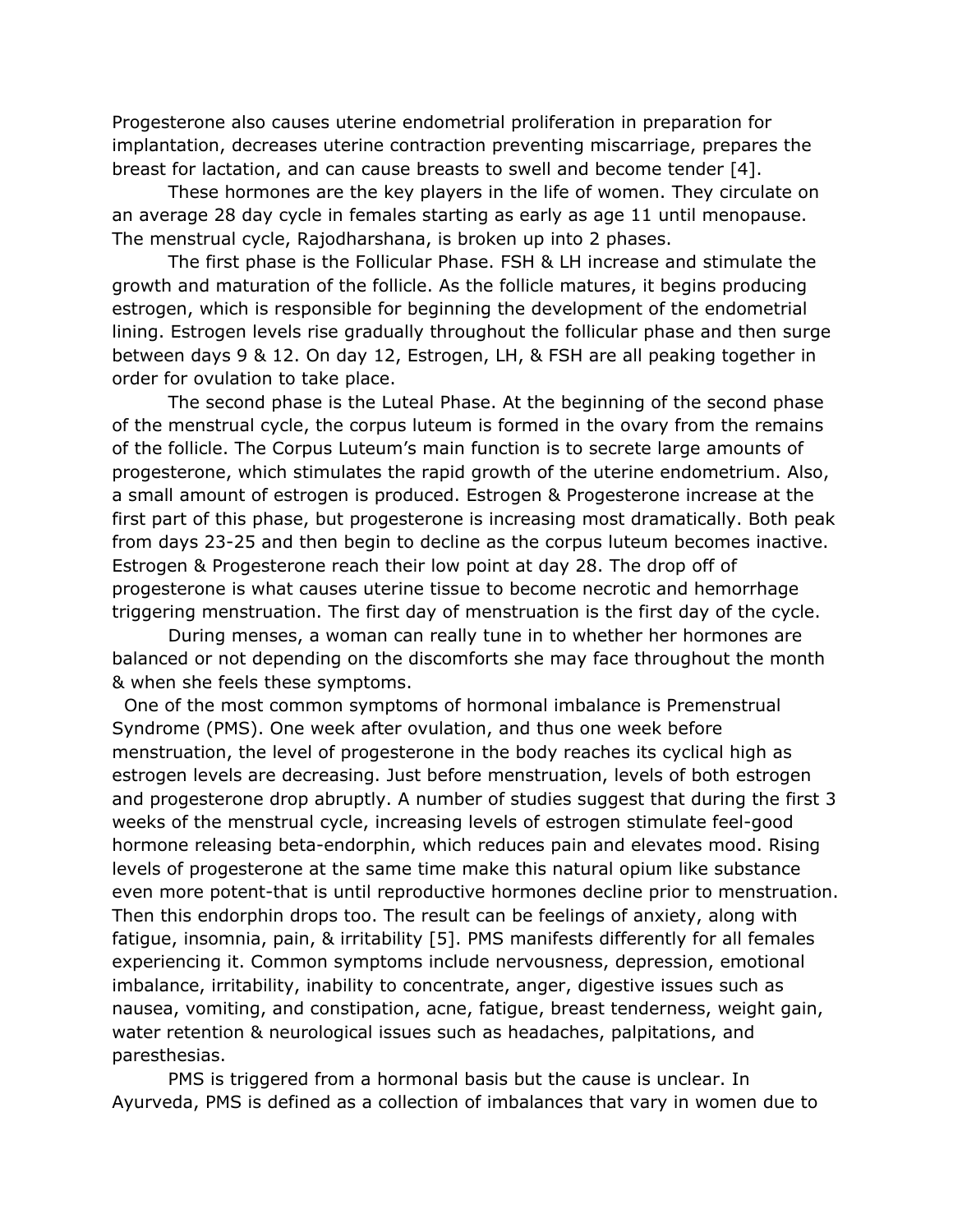hormonal imbalances in the premenstrual phase. The causes are primarily due to low ojas, most symptoms are due to or pushed by vata dosha, management of ama is primary and long term tonification is needed. PMS can manifest as a vata, pitta, or kapha imbalance.

Vata rupa can manifest as irritability, anxiety, nervousness, inability to concentrate, mood swings, constipation, neurological symptoms, and fatigue. Vata-type PMS would be treated with a Vata-pacifying diet, tonifying body therapies, regular routines, and stress reduction. Female reproductive tonics such as dong quai, shatavari, wild yam and vitex would be administered as well.

Vitex is one of the best herbs for vata type PMS because it "specifically influences LH, FSH and gonadotropin-releasing hormone which act on the hypothalamus and pituitary glands to normalize secretions of hormones. It increases the ratio of progesterone to estrogen which helps with PMS.

"A randomized double blind study on a vitex extract with 170 women found that the improvement of numerous symptoms in over half the women taking vitex was twice that of women taking a placebo." [6]

Pitta type PMS can manifest as anger, intensity, and acne. This would be treated with a Vata/Pitta pacifying diet emphasizing sweet taste with 5 meals per day, purifying then tonifying body therapies, with a short fast in first half of the cycle, along with a purge then follow with tonification.Herbs that would be administered would be cool reproductive tonics such as shatavari, wild yam, ashoka. Also, alteratives to cool the rakta such as dandelion root, burdock root, & aloe vera.

Kapha type PMS can manifest as water retention, weight gain, breast tenderness, and nausea. This would be treated with a Vata/Kapha pacifying diet with 5 small meals a day and diuretic herbs like cinnamon and juniper berries to help the body release extra water weight that collects during PMS. Shiliajit is also a great herb to use to regulate the ambuvahasrotas (water regulating channel).

The psychological effects from PMS can alter a woman's day to day based upon many studies. "An evaluation of 44 studies in fertile women found a positive correlation between suicide attempts and menstrual phases that are characterized by low estrogen levels. In healthy women, some studies report negative premenstrual changes in mood as common and suggest that the majority of women of reproductive age describe a cycle dependent increase in negative emotions, such as irritability, impulsivity, fear and low mood. [7]" Common western treatments for these mood swings include pain medications, antidepressants, diuretics, and progesterone or estrogen-progesterone birth control pills.

Ayurveda chooses lifestyle changes over medications to help alleviate these mental strains. Studies also show "relaxation methods such as yoga, meditation, and aerobic exercises such as running, walking, swimming, and bicycling can relieve PMS symptoms. They do so by altering brain chemistry and boosting endorphins. Regular exercise helps ease the mild depression of PMS. Women with PMS who exercise on a regular basis not only feel less sadness, guilt, fear, and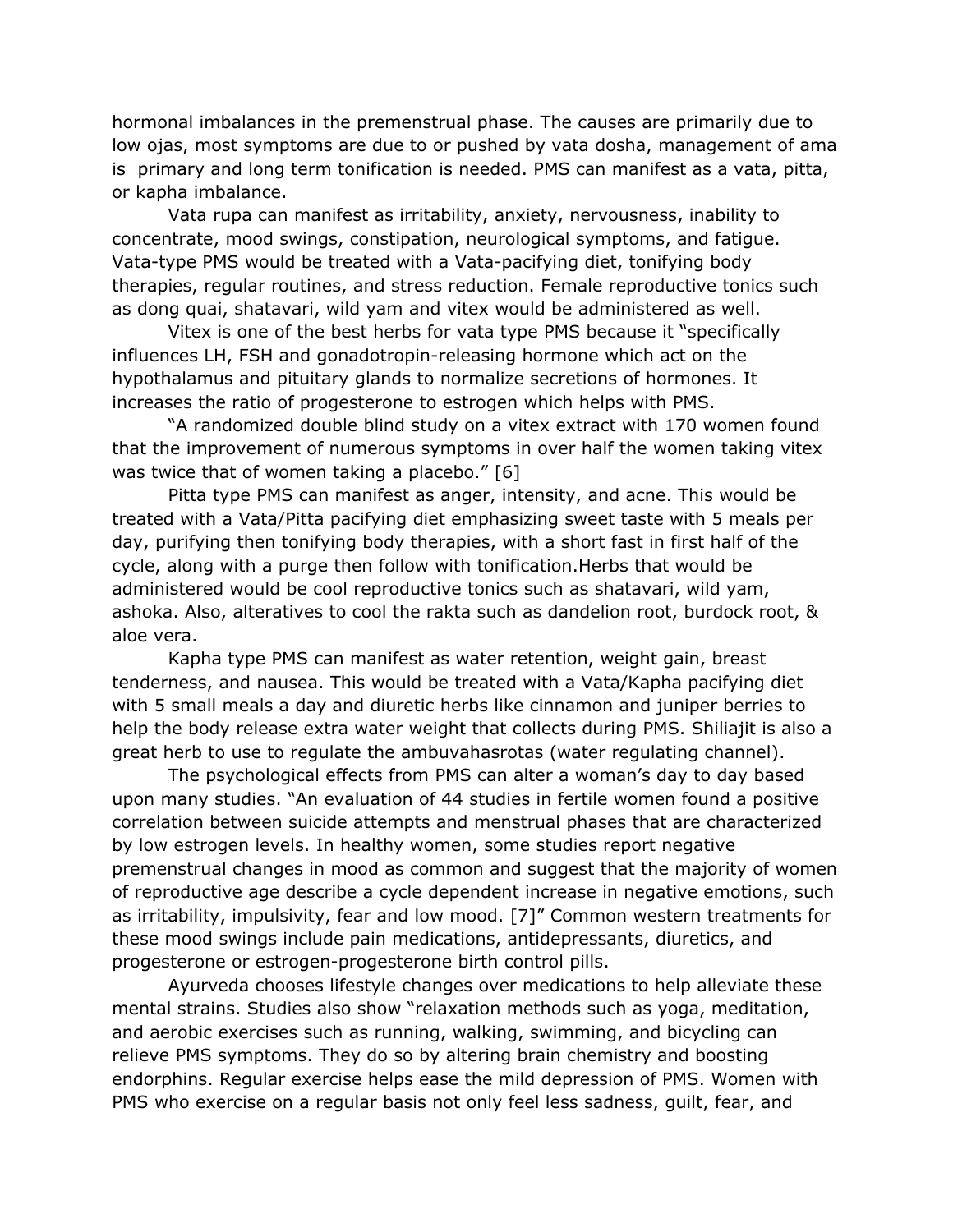hostility, they also develop better concentration and have less pain and water retention. They feel less anxiety when faced with stressful task & can relax more easily. [8]"

A woman experiencing mood fluctuations before her cycle does not have to cause herself to suffer any longer. Dramatic mood shifts are a sign that her body is not in sync and there are simple lifestyle shifts she can make to have a more fluid and painless period.

An imbalance in female hormones can also cause Raktaja Gulma, which are tumors of the female reproductive system. In western terms, these can be seen as uterine fibroids, ovarian cysts, and polycystic ovarian syndrome (PCOS).

The direct cause of tumors can be due to recent miscarriage, childbirth, suppressing menses, and unwholesome food or conduct. To treat reproductive tumors, pacifying vata would be primary and the use of herbs such as palasha, guggul and pippali that will disintegrate and ripen the tumor to decrease the size and/or eliminate its presence. Herbs like lodhra, ashok and manjishta can also be used for excess bleeding.

Uterine Fibroids are a type of Raktaja Gulma and the condition is at least in part mediated by estrogen. Estrogen stimulates growth and the tumors have more estrogen receptors on them than normal tissue. Progesterone may also stimulate growth. During menopause, as estrogen levels decrease, the tumors tend to shrink as well. The cause of these fibroids could be early menarche, overweight, high estrogen appears to play a role. The treatment for these fibroids would be to block or reduce estrogen levels with drugs or herbs.

Ayurvedically speaking in uterine fibroids, there is a Kapha imbalance in the mamsa dhatu of the artavavaha srotas, which would be treated with a Kapha pacifying diet, herbs such as palasha, vitex, milk thistle, lodhra, ashok, guggul, pippali and castor oil packs to help break and disintegrate the fibroids

Ovarian Cysts are the most common in women with irregular cycles. Cysts can commonly be a result of a follicle that keeps growing and does not rupture releasing its egg. This may occur if LH surge is insufficient to stimulate ovulation. The cause of cysts are due to hormonal imbalance.

In Ayurveda we see this as vata pushing Kapha out of balance in the shukravaha srotas. This would be treated by pacifying vata first, then locally treating cysts with castor oil pack, a vata pacifying diet, regular routines, panchakarma including niruha basti with shatavari and dashmool. The herbs that are prevalent to treat this condition are ashoka, chandraprabha,and kachanar guggulu.

Polycystic Ovarian Syndrome (PCOS) may be due to excess LH production from the pituitary gland resulting in excess male hormone production. The signs and symptoms may be amenorrhea, menstrual irregularities, acne, decreased breast size, hirsutism (masculine characteristics such as facial and body hair), infertility, weight gain/obesity, and acanthosis (dark thick skin around the folds in the neck, arms, thighs, or breasts).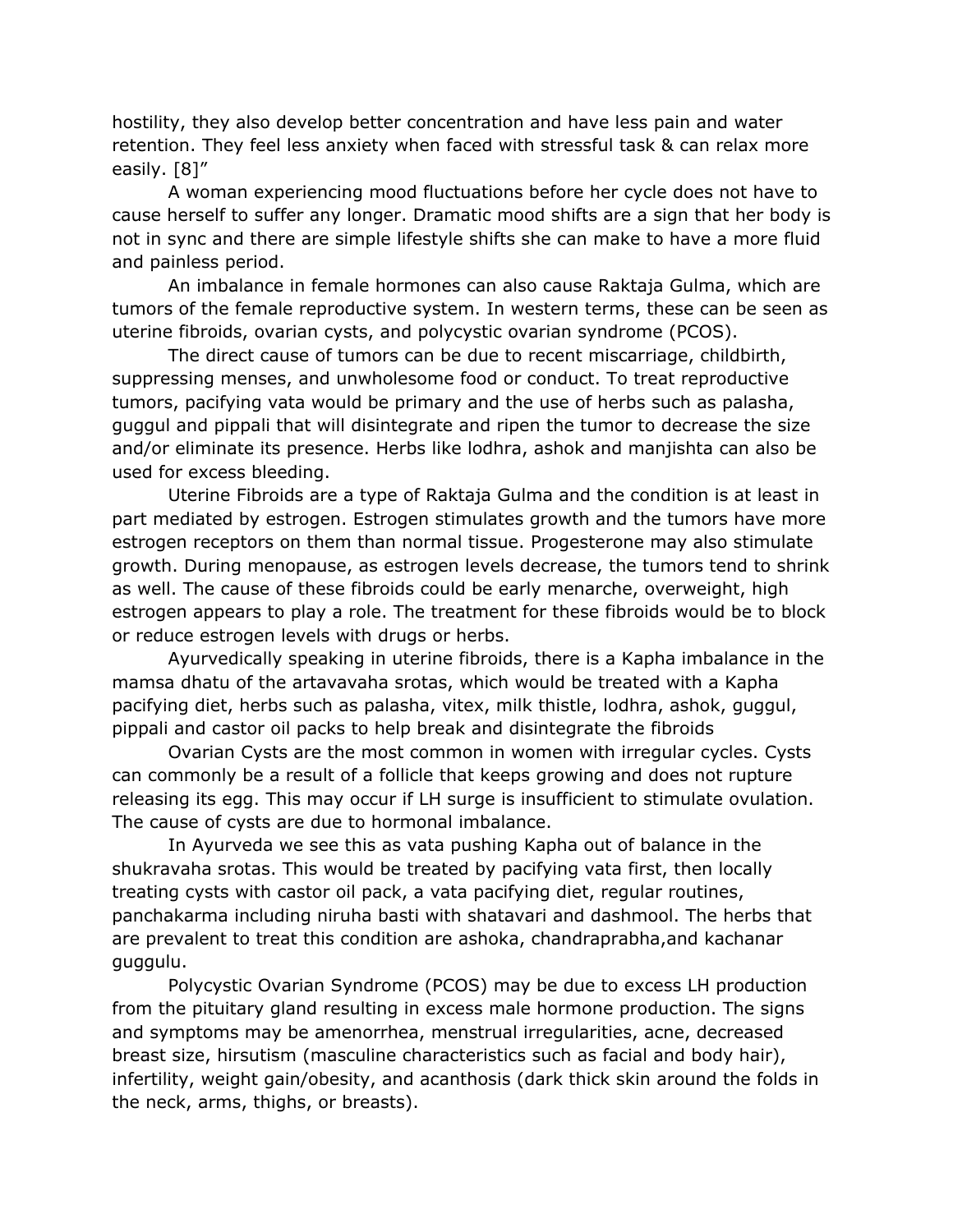Ayurveda sees this as a tridoshic (Sannipattika) condition, where the excess testosterone is responsible for the pitta aspects of the condition. The treatment of polycystic ovarian syndrome is similar to ovarian cysts, with an emphasis on cooler treatments to comanage pitta.

Female infertility is largely in part due to PCOS and Shilajatu Rasayana has shown significant results in regulating hormones, reducing the cystic follicles, maturation of ovarian follicles and decreasing the increased ovarian and uterine weight in a study done with letrozole induced PCOS in lab rats. Shilajatu Rasayana contains shilajit bhasma, loha bhasma, vaikranta bhasma, triphala churna, and trikatu churna having antioxidant, immunomodulatory, hypoglycemic, and hypolipidemic effects, and various elements such as zinc, magnesium, chromium, Vitamins B, A, Omega Fatty acids, enzymes and phytosterols having hormonal balancing and estrogenic effects which have shown a significant result in letrozole induced PCOS [9].

Amenorrhea or Nashta Rakta (Destroyed Blood) is another hormonal disorder many women experience. There are two types of amenorrhea. It is primarily categorized by a woman who has not reached menarche by 16 and secondarily seen as the absence of menstruation for greater or equal to 3 months in women who are post-menarche, pre-menopausal, non pregnant, or non lactating. This condition implies a failure to ovulate due to an endocrine disorder and also seen due to stress most common cause resulting in Low FSH & LH.

Ayurvedic sees this condition as a depletion of the shukra and/or rasa dhatus due to vitiation of vata and pitta doshas. The cause is Vata provoking regimens and most particularly excessive exercise, extensive travel & stress. Dryness of the eyes, skin, hair, nails & constipation can be seen throughout the body along with a lack of menses. To treat this condition, reversing the nidana with a vata pacifying diet (nourishing/oily), rest, yoga, and meditation. Also, using essential oils such as clary sage, rosemary, and myrrh diffused or in a carrier oil and applied on the abdomen can help stimulate the menses. Female reproductive tonics such as shatavari, vidari kand, wild yam can be used along with a tonic emmenagogue such as dong quai which stimulates menses while also providing nourishment to the tissues of the body.

The importance of having a regular menses can not be undermined. It is a part of the female experience and the ability to carry life. Having a menses is not only a signifier for a whole, healthy system, it actually helps clean out your reproductive system.

"Menstrual blood is rich in immune cells and is the only blood in the body that doesn't clot. This means that when menstrual blood flows, it freely bathes and cleanses the uterus, cervix, and vagina with its antibacterial, antiviral properties. It is unhealthy to suppress menstruation, especially when women are sexually active. This is an especially timely concern with the increased availability and popularity of chemical birth control that seeks to all but eliminate a woman's cycle[10]."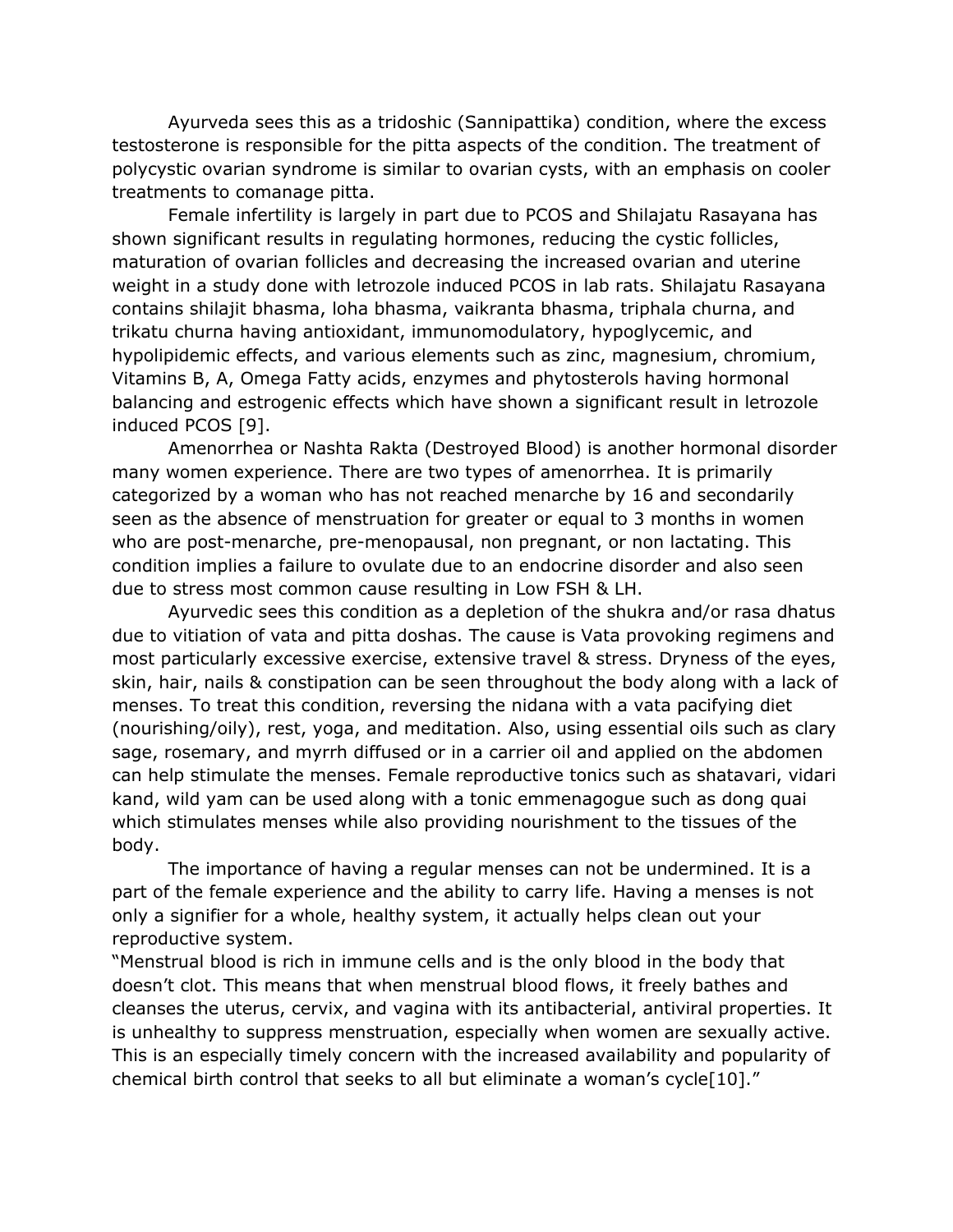Another major disease caused by hormonal imbalance is infertility. There are many causes that may include hormonal abnormalities due to hypothalamic or pituitary dysfunction. Infertility is diagnosed after a couple's inability to conceive after one year of unprotected sex most commonly due to fallopian tube dysfunction/blockage due to scarring, ovulatory dysfunction and acidic cervical mucus. This condition can be caused by "an increase in FSH in women which may indicate a reduction in the production of good quality eggs and embryos for fertilization. A woman's chances for pregnancy may be lower than expected for her age. Higher than normal levels of LH in a woman may mean the ovaries are absent or not functioning. In a young woman, high levels may mean that puberty is early. Low levels of LH in the blood may indicate anorexia, an issue of the pituitary gland, stress or damage to the hypothalamus[11]." Most women who experience infertility are overweight or obese. This is because estrogen is produced by the fat cells and primary sex organs, thus state of high body fat or obesity causes increase in estrogen production which the body interprets as birth control, limiting the chances of getting pregnant [12]".

In Ayurveda infertility can be due to vata, pitta, or kapha. Infertility can be caused by a vata diet & lifestyle due to its depleting nature and overstress. This would be treated with a vata pacifying diet with lots of milk and ghee, rejuvenative body therapies, stress reduction, and cultivation of faith. Herbs that would be used are reproductive tonics like shatavari, wild yam, and vidari kand.

Pitta can cause infertility due to past infections causing scarring, acidic mucus due to pitta lifestyle and diet. This would be treated with a pitta pacifying diet with milk and ghee, panchakarma followed by rejuvenation, stress reduction, lunar pranayama, and cool reproductive tonics such as shatavari, wild yam, and vidari kand. Kapha can be behind infertility with obstructions due to a Kapha lifestyle and diet, thickened fallopian tubes, and compression of the tubes by body fat. Kapha type infertility can be treated with a strongly purifying and kapha pacifying diet, panchakarma, an increase in exercise and movement, and obstruction cleaning herbs such as pennyroyal and guggul.

Menopause, although a natural transition for all women, is due to hormonal shifts in the body. The natural cessation of the reproductive capability of women is marked by the decrease in estrogen levels, and an increase in FSH and LH in response. This decrease in estrogen can cause women to experience vaginal dryness, along with overall dryness, hot flashes, nervousness, depression, anxiety, insomnia, anger, irritability, impatience, fatigue, lethargy, weight gain, bone loss and water retention [13]. Perimenopause is the 1-10 year period during menopause in which hormones fluctuate, menses is still present but not as regular. The onset of "the perimenopausal phase represents a vulnerability period for developing a depressive illness which is supported by evidence for a high rate of new onset major depressive episodes.[14]"

Ayurveda looks at menopause as a natural transition out of the childbearing years of a woman. To ease the transition Ayurveda would first use diet & lifestyle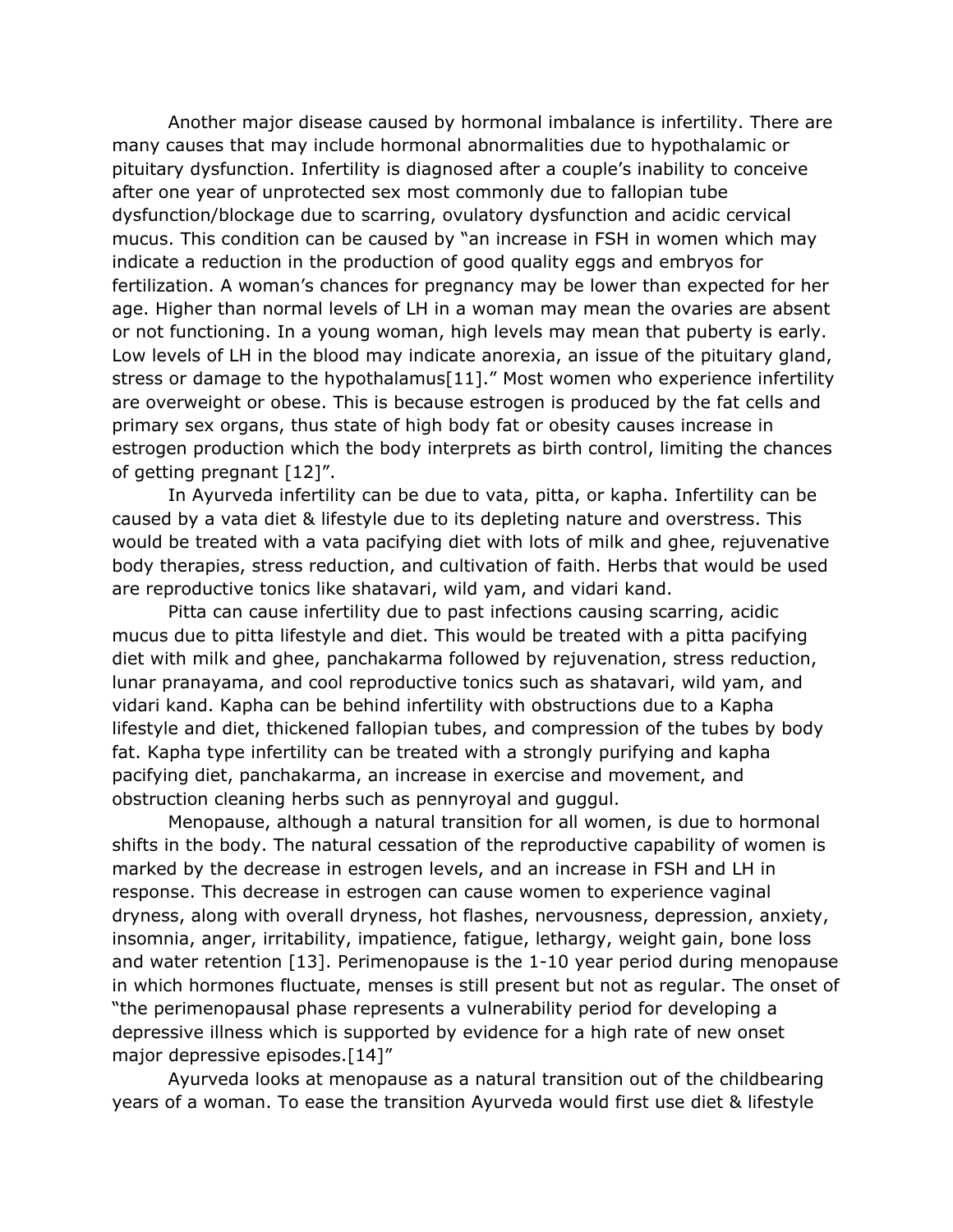changes. If symptoms are still not alleviated, herbal remedies would be administered. Reproductive tonics like shatavari, ashwagandha, and kappikachu may be given in warm milk to help alleviate symptoms. Herbs like shatavari are considered a phytohormone specifically a phytoestrogen.

Phytohormones are plant-based chemicals that are not actual hormones but mimic the effects of hormones in the body. There is some controversy over whether the benefits outweigh the risks in using even plant based hormones."A litany of health benefits including lower risk of osteoporosis, heart disease, breast cancer, and menopausal symptoms are frequently attributed to phytoestrogens but many are also considered endocrine disruptors, indicating that they have the potential to cause adverse health effects as well. The question of whether or not phytoestrogens are beneficial or harmful to human health remain unresolved. The answer is likely complex and may depend on age, health status, and even the presence or absence of specific gut microflora. Dose, dietary composition, phytoestrogens administered and duration of use vary considerably across epidemiological studies making them difficult to intercompare.[15]" Phytoestrogens are found naturally in different food products such as tofu, soy milk, seeds (flax), nuts, whole grains, clover, alfalfa sprouts, beer, coffee, candy licorice and in common herbs like shatavari, dong quai, black cohosh, red clover, licorice, thyme, turmeric, lodhra, and verbena. "Consumers should be aware that soy contains endocrine disrupting compounds and make dietary choices accordingly. For a typical consumer, alarm over soy products is likely unnecessary but so is the belief that a soy-rich diet will alleviate all ills. Moderation is likely key and the incorporation of real foods as opposed to supplements or processed foods to which soy protein is added, is probably essential for maximizing health benefits.[16]" When weighing the pros and cons of phytohormones, it is key to remember that plant based diets are always safest and healthiest and contain naturally occurring phytohormones that are easily recognizable by your body's system.

Societally, many women do not look forward to this transition due to the fear of years of uncomfortable symptoms when in reality, a woman should feel empowered to enter this time. "This period of time marks a major turning point for a woman. It's a time of transition when she is naturally suited to begin an inner journey. Up to now in her life, it was natural for her to educate herself, raise a family, develop her profession, and engage full in the world. Menopause is the time to reverse the momentum of her involvement in the activities of the world, turn this energy inward, and begin to plumb the depths of her soul.[17]"

Many women turn to Hormone Replacement Therapy (HRT) as a common treatment to relieve the discomforts of the transition into menopause. Besides managing diet, lifestyle and stress a woman may look to supplements to ease the symptoms of menopause. There are a few options many women are guided towards which are Hormone Replacement Therapy (HRT), Estrogen Replacement Therapy (ERT), and Bioidentical Hormones. If a woman decides to use Hormone replacement therapy this should be a temporary supplementation & should be used for the least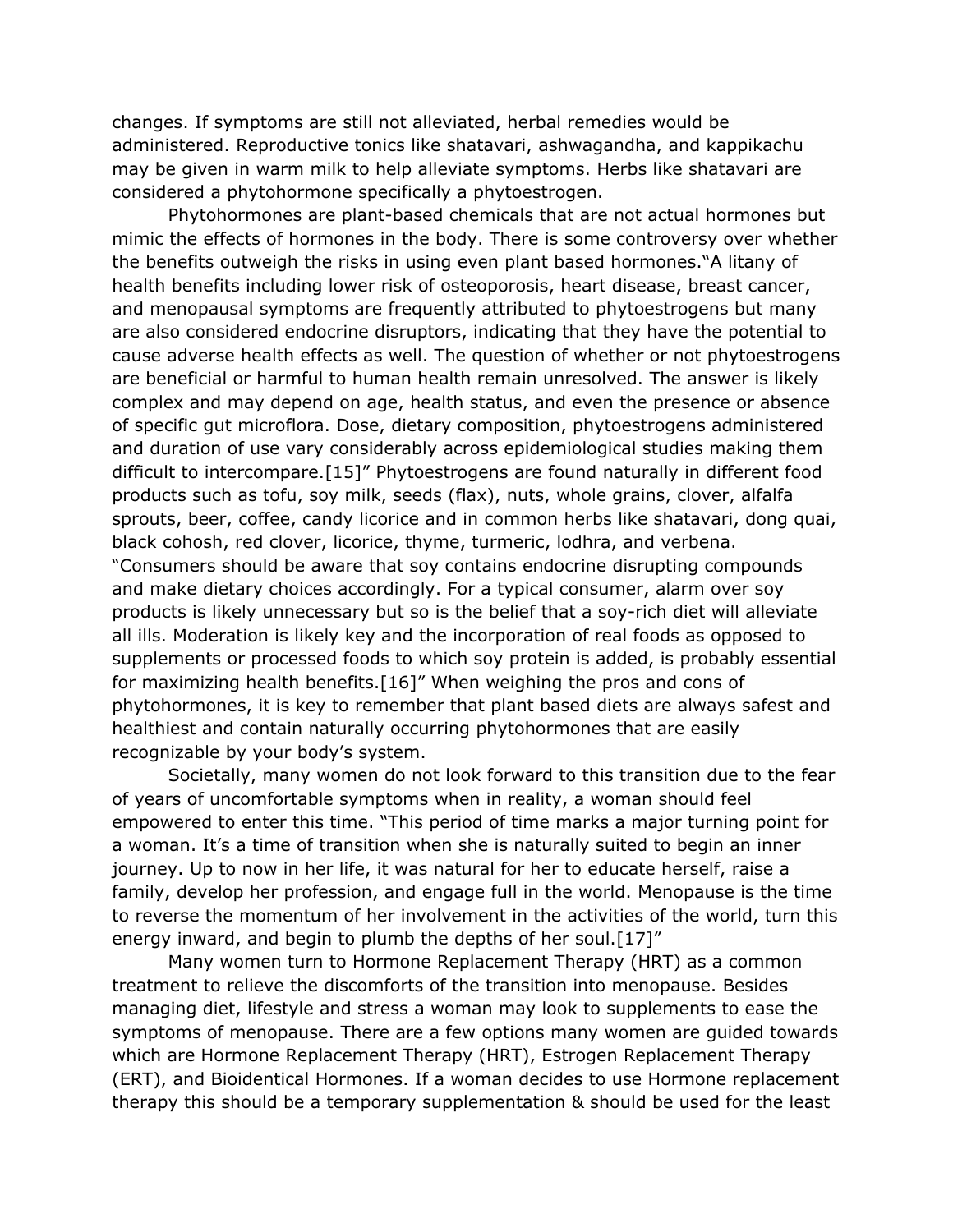amount of time as there are known and unknown detrimental side effects with long term use including increasing risk of breast cancer. Bioidentical hormones have gained popularity "in the aftermath of the unexpected adverse results of the Women's Health Initiative (WHI) trial in 2002<sup>1</sup>. Women in the U.S. began to look for options other than traditional hormone replacement therapy for the reduction of menopausal symptoms. A popular alternative hormone replacement therapy is bioidentical hormone replacement therapy. These hormones are derived from plant sources and are termed bioidentical because it is claimed that they are structurally identical to endogenous hormones, not just human hormone receptor binders. Like synthetic & semi synthetic hormones, bioidentical hormones are derived in a laboratory, not harvest from endogenous sources.[18]"

Using synthetic or naturally occurring hormones is ultimately up to the individual and a patient should be briefed by their practitioner or physician on the least detrimental option to optimize their transition into the non-child bearing years of life.

There is also a group of synthetic hormones, called xenoestrogens, that when exposed to, bring about concern of increased risk of cancer, especially breast. These hormones are commonly seen in plastic water bottles (BPA), skin creams containing parabens, and many other chemicals found in insecticides, detergents, and soaps. It is nearly impossible to avoid contact with xenoestrogens in our world today. The best way to decrease your exposure is to use organic, naturally occurring products in your home and on your body whenever possible.

Throughout these major transitions in a woman's life she will experience fluctuations in her hormones which can impact her physically but there is large amounts of evidence that show how these transitions can mentally shift a woman as well. As we saw with many of the disorders previously mentioned, there is always a mental component that works in addition with a physical symptom.

"The brain represents an important target for estrogen and progesterone effects. The classical estrogen receptors and progesterone receptors are highly expressed in brain areas involved in emotion and cognition such as amygdala and hippocampus. Ovarian hormones can act on multiple receptor types such as serotonin and dopamine.[20]" Meaning that dramatic increases and decreases in estrogen and progesterone can affect a woman's contentment, cause depression, anxiety, memory bias, and decision making.

<sup>1</sup> Women's Health Initiative (WHI)was a massive study that involved sixteen thousand women aged 50-69. Studied the effects of taking synthetic estrogen and progestin supplements. The study had been scheduled to last until 2005 but was halted in the summer of 2002 when its authors found that women in the study who were taking the estrogen-progestin supplement has a significantly increased risk of breast cancer (29%) , heart attacks (26%), blood clots, and strokes (41%). Women also suffered weight gain, fatigue, depression, irritability, headaches, insomnia, bloating, low thyroid, low libido, and gallbladder disease as a result of being on Hormone Replacement Therapy (HRT). .[19]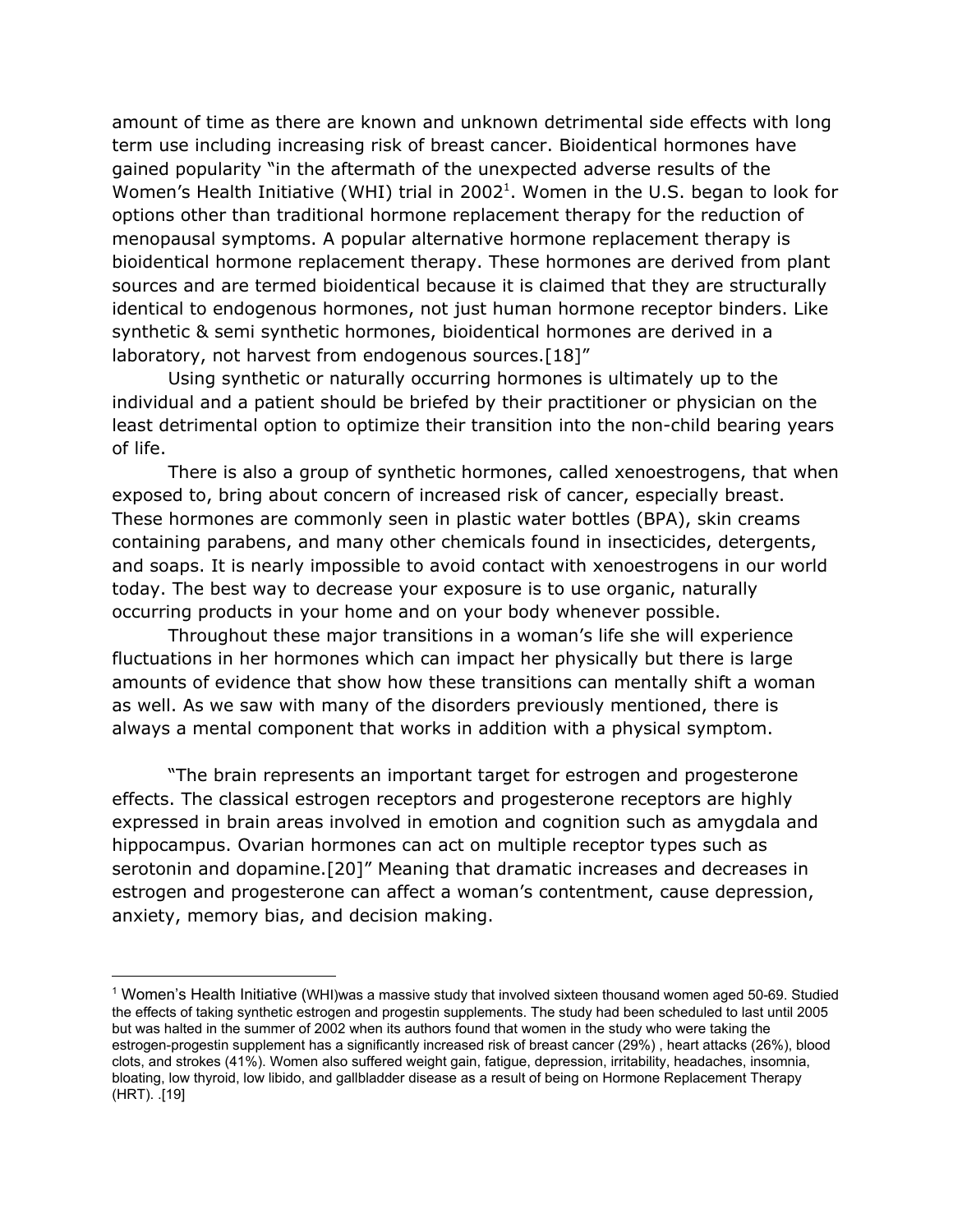For women, hormonal transitions across their lifespan represent periods of elevated vulnerability to development of mood disorders: elevated & fluctuating sex hormones seems to predispose women to mood-disturbance, beginning with a heightened risk of developing a depressive episode following puberty.

Ayurveda manages hormonal imbalances in women from a holistic approach. Looking at the person's daily regiment, the food/senses they are absorbing and the stressors they are encountering. Once those aspects are managed, herbs are the next step in relieving symptoms of hormonal imbalance.

Shatavari is a key female reproductive herb that treats a wide variety of hormonal symptoms such as PMS, menstrual cramps, mood changes, menopausal hot flashes. It also increases fertility and balances female hormones. An indication to use this herb would be in any case of debility of female organs, infertility, sexual debility, impotence, and menopause[21]. "Its use increases the secretion of semen, cures barrenness in women and removes disorders of the female genitals. [22]"

Another herb that works with the female reproductive system is vidari kand.This herb is used as an aphrodisiac, alterative, demulcent, diuretic, lactagogue, and rasayana. Indications to use this herb would be in cases of amenorrhea, peri-menopause, infertility, and low milk supply. "Powder of the root macerated in its own juice and given with honey and ghee is recommended for use as an aphrodisiac. Powdered sun-dried root boiled in sugar and butter has the effect of moderating menstrual discharge. [23]"

Dong Quai is another sacred female herb that is antifungal, anti-inflammatory, an emmenagogue, muscle relaxant, circulatory stimulant and tonic, and increases estrogen. It is used for vata-type PMS, dysmenorrhea (uterine cramping), amenorrhea, menopause, and yeast infections.

Cramp bark is used in the female reproductive system as an emmenagogue and antispasmodic in cases of menstrual cramping and pain. It's bitter and astringent qualities make it most beneficial for vata and kapha.

Ashok is great for the reproductive system due to its hemostatic, analgesic, and astringent actions. It is indicated in cases of excess bleeding, anemia, and dysmenorrhea. It's cool, astringent and pitta qualities make it best for pitta and kapha.

Wild yam has a great effect on the reproductive system as a hormone regulator, restores fertility, and impotence. Wild yam has the ability to increase semen, milk, and other hormonal secretions as well as promoting body weight. It is an effective tonic for the female reproductive system [24].

Aloe vera is a special herb that has many special uses for the female reproductive system. It's cooling, sweet, and pungent nature makes it useful for all three doshas. Aloe Vera called "kumari" or "virgin" is said to restore the energy of youth and to renew the female nature. It is a main tonic for the female reproductive system and due to its sweet, bitter and cooling nature it especially benefits pitta and combines well with shatavari [25]. It is also used to promote menstruation and balance the menstrual cycle.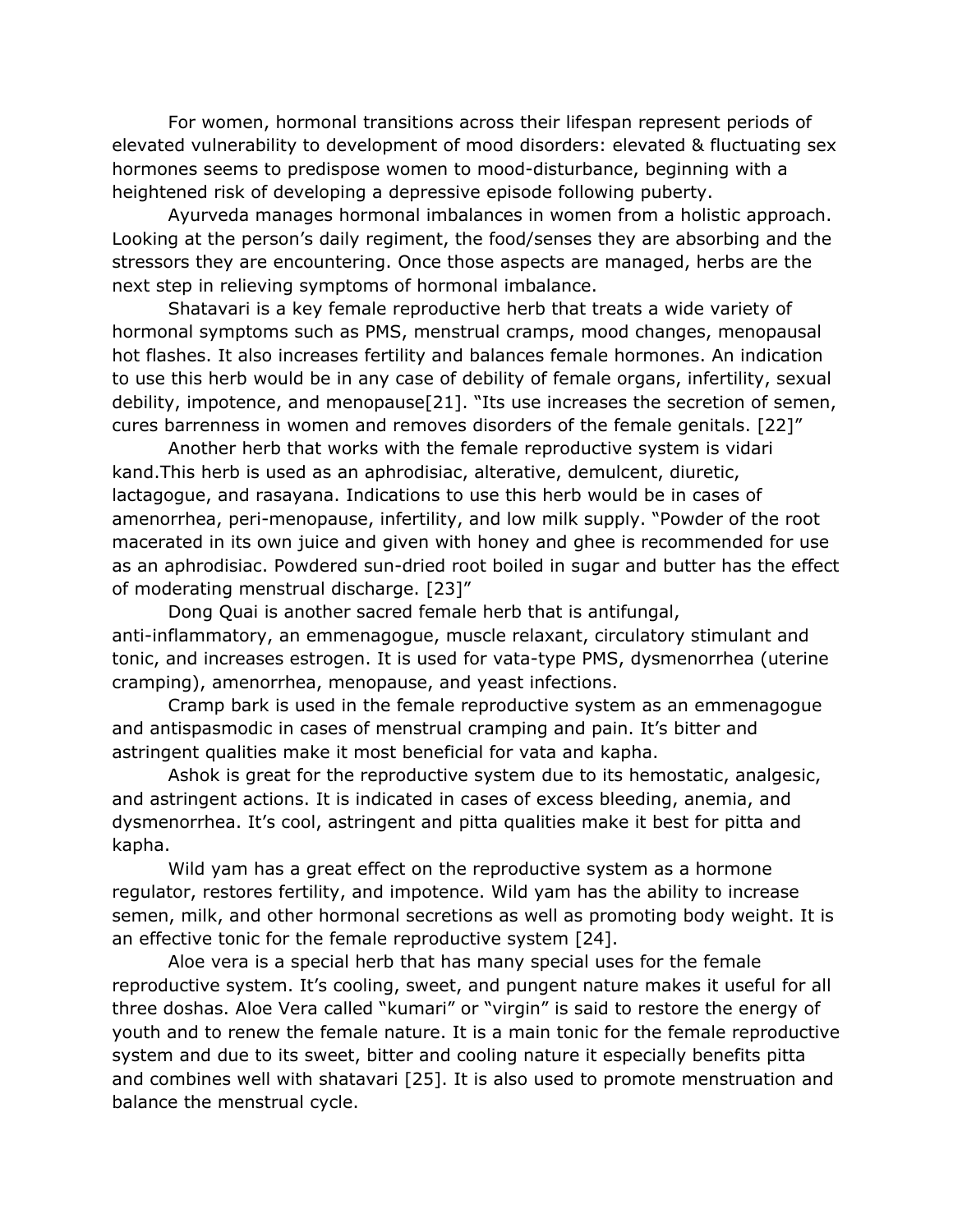Black Cohosh can be used in the female reproductive system in cases of hot flashes during menopause, amenorrhea, delayed labor, and dysmenorrhea (cramping. It has alterative, emmenagogue, antispasmodic, antimicrobial, and muscle relaxant actions. This herb also contains phytoestrogens [26]

Manjishta, with its bitter, sweet, and pungent qualities is best used for pitta and kapha. In the reproductive system it can be beneficial in treating amenorrhea, dysmenorrhea, menopause, and bleeding disorders. It induces menstrual bleeding and stimulates and contracts the uterus, which is useful in amenorrhea[27].

Kappikachu is a reproductive tonic that can be used in cases of infertility and increasing libido. It's bitter and sweet qualities are best used for kapha and vata. It is contraindicated for use during menses [28].

When a woman is in balance it is classically stated that ""Artava (menstrual blood) [should] resemble the juice of lac or the blood of rabbit and which does not stain the cloth after washing (is suitable for producing the embryo)[29]". This most likely refers to having a consistency of menstrual blood that is not too heavy or clotting. Classically it is also said that the menstruating woman is "The woman whose face is rundown (slightly emaciated) but pleasant (calm); pelvis and breast having throbbings, eyes and abdomen slightly drooping down and who longs for a male (for company and copulation).[30]" This statement is definitely far off from how we currently would describe menstruating women. Many women do not have a calm demeanor during this time due to the high rate of imbalances that are seen in our society.

Ayurvedic techniques can alleviate many symptoms of hormonal imbalances with just a few changes in daily routines for most women. Many women are convinced that feeling intense shifts during each month or times like menopause are normal. These symptoms are actually their bodies telling them that things are not balanced and in sync internally. Instead of accepting these symptoms, women can take back their bodies by working with their diet, lifestyle, routines and herbs to better manage hormonal transitions and thus live a more balanced life.

#### **Endnotes**

[1] Astanga Hrdayam volume 1 p. 361-363

[2] Dr. Marc Halpern, *Clinical Ayurvedic Medicine,* Sixth Edition, Chapter 5 p. 2-7, 61-117

[3] Astanga Hrdayam volume 1 p. 361-363

[4] Dr. Marc Halpern, *Clinical Ayurvedic Medicine,* Sixth Edition, Chapter 5 p. 2-7, 61-117

[5] Kathi Keville, *Women's Herbs: Women's Health,* 2007 p. 65-88

[6] Kathi Keville, *Women's Herbs: Women's Health,* 2007 p. 65-88

[7] Claudia Barth, Arno Villringer, & Julia Sacher, "Sex Hormones Affect

Neurotransmitters and Shape the Adult Female Brain During Hormonal Transition

Periods" *National Center for Biotechnology Information* (January 2015)

[8] Kathi Keville, *Women's Herbs: Women's Health,* 2007 p. 65-88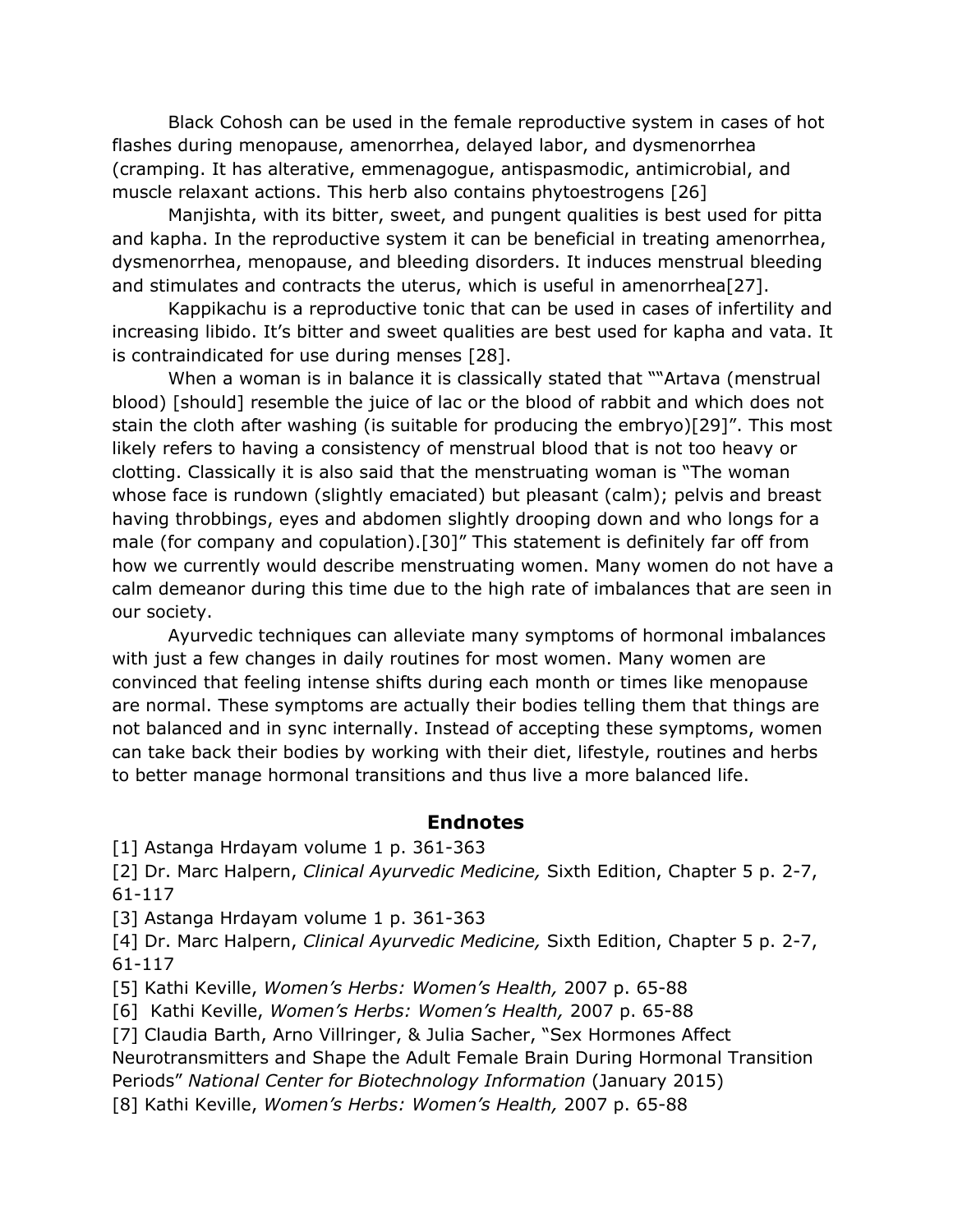[9] Vanitha Hosur Kumari, "Effects of Herbo-Mineral Formulation (Shilajatu Rasayana) in Letrozole-Induced Polycystic Ovarian Syndrome" *BLDE University Journal of Health Sciences* (December 2016)

[10] Ali Al-Fahham, "Hormonal Imbalance and Female Infertility," *ResearchGate* (January 2016)

[11] Dr. Claudia Welch, *Balance Your Hormones, Balance Your Life* (First Da Capo Press Edition 2011) 19, 22, 117-127

[12] Ali Al-Fahham, "Hormonal Imbalance and Female Infertility," *ResearchGate* (January 2016)

[13] Swami Sadashiva Tirtha, *The Ayurveda Encyclopedia*, 2nd Edition, (Yoga Illustrations 2007). P. 501-506

[14] Claudia Barth, Arno Villringer, & Julia Sacher, "Sex Hormones Affect Neurotransmitters and Shape the Adult Female Brain During Hormonal Transition Periods" *National Center for Biotechnology Information* (January 2015)

[15]Heather Patisaul & Wendy Jefferson, "The Pros and Cons of Phytoestrogens," *National Center for Biotechnical Information* (March 2010)

[16] Heather Patisaul & Wendy Jefferson, "The Pros and Cons of Phytoestrogens," *National Center for Biotechnical Information* (March 2010)

[17]Dr. Claudia Welch, *Balance Your Hormones, Balance Your Life* (First Da Capo Press Edition 2011) 19, 22, 117-127

[18] Eileen Conaway, "Bioidentical Hormones: An Evidence-Based Review for Primary Care Providers," *Journal of the American Osteopathic Association* (August 2010) 153-163

[19] Dr. Claudia Welch, *Balance Your Hormones, Balance Your Life* (First Da Capo Press Edition 2011) 19, 22, 117-127

[20]Claudia Barth, Arno Villringer, & Julia Sacher, "Sex Hormones Affect Neurotransmitters and Shape the Adult Female Brain During Hormonal Transition Periods" *National Center for Biotechnology Information* (January 2015)

[21]Karta Purkh Singh Khalsa & Michael Tierra, *The Way of Ayurvedic Herbs,* First Edition, Twin Lakes, WI 2008 p.183

[22] Dr. K.M. Maskarni, *Indian Materia Medica Volume 1,* p.154

[23] Dr. K.M. Maskarni, *Indian Materia Medica Volume 1,* p.686-687

[24] Dr. David Frawley & Vasant Lad, *The Yoga of Herbs,* p.186

[25] Karta Purkh Singh Khalsa & Michael Tierra, *The Way of Ayurvedic Herbs,* First Edition, Twin Lakes, WI 2008, p.87

[26] Karta Purkh Singh Khalsa & Michael Tierra, *The Way of Ayurvedic Herbs,* First Edition, Twin Lakes, WI 2008, p.159

[27] Dr. Marc Halpern, *Clinical Ayurvedic Medicine,* Sixth Edition, Chapter 5 p. 2-7, 61-117

[28] Karta Purkh Singh Khalsa & Michael Tierra, *The Way of Ayurvedic Herbs,* First Edition, Twin Lakes, WI 2008, p.147

[29]Astanga Hrdayam volume 1 Pg.362

[30] Astanga Hrdayam volume 1 pg.363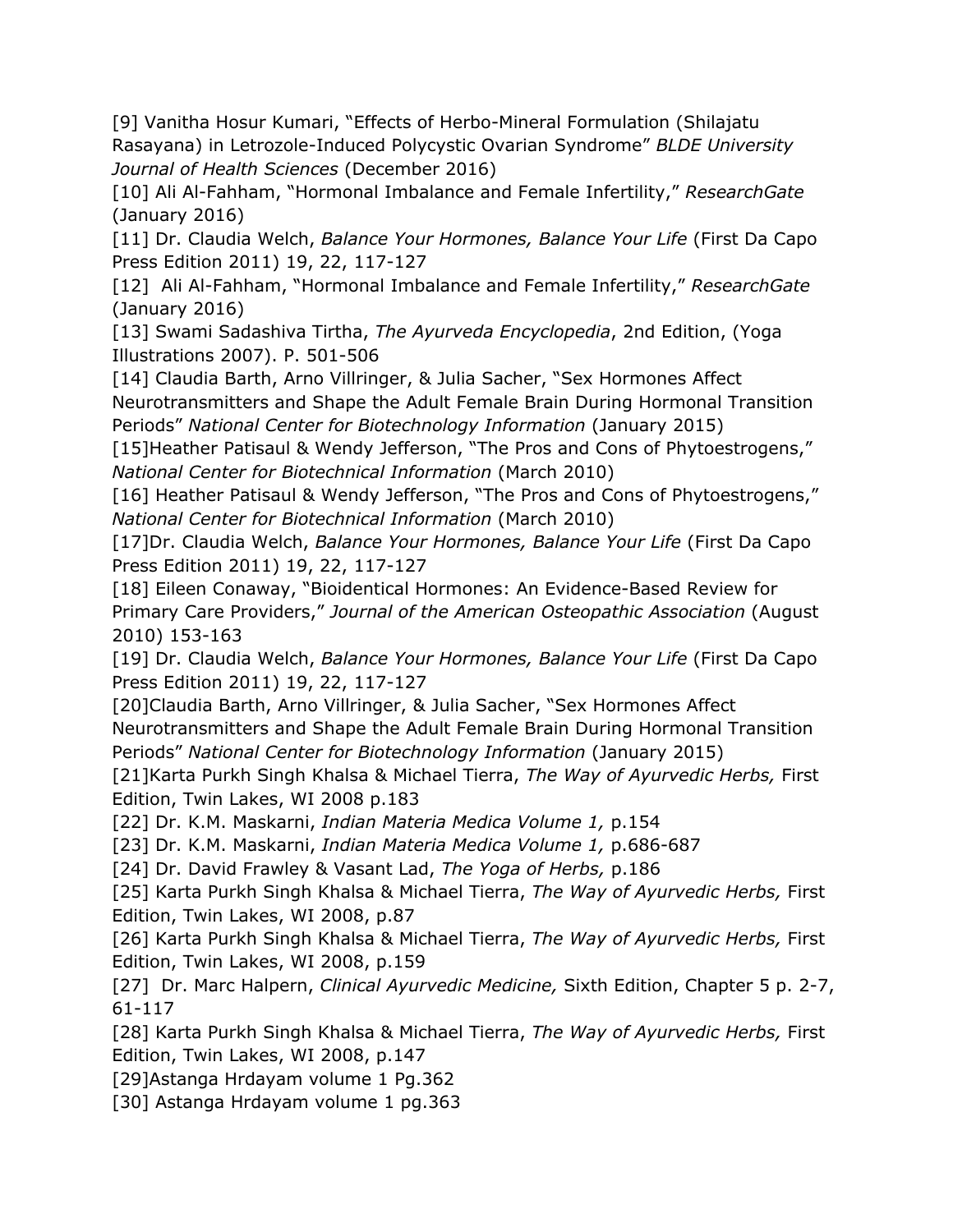### **Abstract**

### **Kathi Keville,** *Women's Herbs: Women's Health,* **2007 p. 65-88**

One week after Ovulation, and thus one week before menstruation, the level of progesterone in the body reaches its cyclical high as estrogen levels are decreasing. Just before menstruation, levels of both estrogen and progesterone drop abruptly. A number of studies suggest that during the first 3 weeks of the menstrual cycle, increasing levels of estrogen stimulate feel-good hormone releasing beta-endorphin, which reduces pain and elevates mood. Rising levels of progesterone at the same time make this natural opium like substance even more potent-that is until reproductive hormones decline prior to menstruation.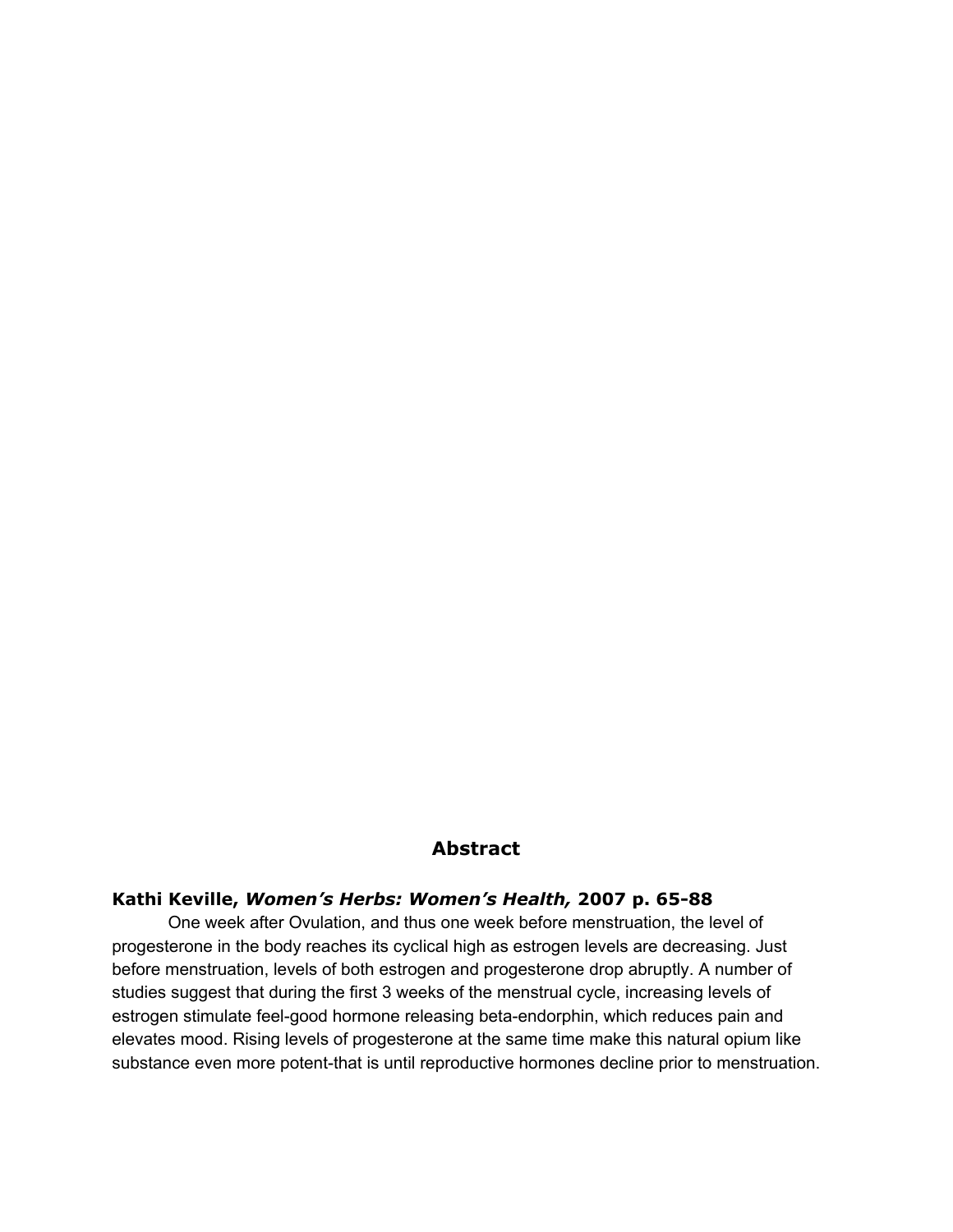Then this endorphin drops too. The result can be feelings of anxiety, along with fatigue, insomnia, pain, & irritability.

Specifically influences LH, FSH and gonadotropin-releasing hormone. These act on the hypthalamus and pituitary glands to normalize secretions of hormones. It increases the ratio of progesterone to estrogen which helps with PMS.

A randomized double blind study on a vitex extract with 170 women found that the improvement of numerous symptoms in over half the women taking vitex was twice that of women taking a placebo.

Certain Neurotransmitters are associated with emotional functioning and mood. Recent studies have shown that estrogen levels are related to levels of the neurotransmitter serotonin which has been directly implicated in PMS. As estrogen levels decrease before menstruation, so do serotonin and gamma-aminobutyric acid, causing emotional imbalance.

Common western treatments of PMS include pain medications, antidepressants, diuretics, and particularly progesterone or estrogen-progesterone birth control pills.

Various studies show that relaxation methods such as yoga, meditation, and aerobic exercises such as running, walking, swimming, and bicycling can relieve PMS symptoms. They do so by altering brain chemistry and boosting endorphins. Regular exercise helps ease the mild depression of PMS. Women with PMS who exercise on a regular basis not only feel less sadness, guilt, fear, and hostility, they also develop better concentration and have less pain and water retention. They feel less anxiety when faced with stressful task & can relax more easily"

# **Claudia Barth, Arno Villringer, & Julia Sacher, "Sex Hormones Affect Neurotransmitters and Shape the Adult Female Brain During Hormonal Transition Periods"** *National Center for Biotechnology Information* **(January 2015)**

Many brain regions have been demonstrated to express high densities for estrogen and progesterone receptors such as the amygdala, the hypothalamus, and the hippocampus. The brain represents an important target for estrogen and progesterone effects. The classical estrogen receptors and progesterone receptors are highly expressed in brain areas involved in emotion and cognition such as amygdala and hippocampus. Ovarian hormones can act on multiple receptor types such as serotonin and dopamine.

Along with the major hormonal transition periods, subtle changes in endogenous sex hormones as occur during monthly cycle have also been associated with changes in mood.

Most experts agree that estrogen has an overall facilitating effect on dopaminergic neurotransmission. Recent studies report on the interaction between estrogen and dopamine on cognitive domains such as decision making, fear extinction, and memory bias.

The serotonergic system serves a multitude of role, most prominently balancing mood.

For women, hormonal transitions across their lifespan represent periods of elevated vulnerability to development of mood disorders: elevated & fluctuating sex hormones seems to predispose women to mood-disturbance, beginning with a heightened risk of developing a depressive episode following puberty.

An evaluation of 44 studies in fertile women found a positive correlation between suicide attempts and menstrual phases that are characterized by low estrogen levels. In healthy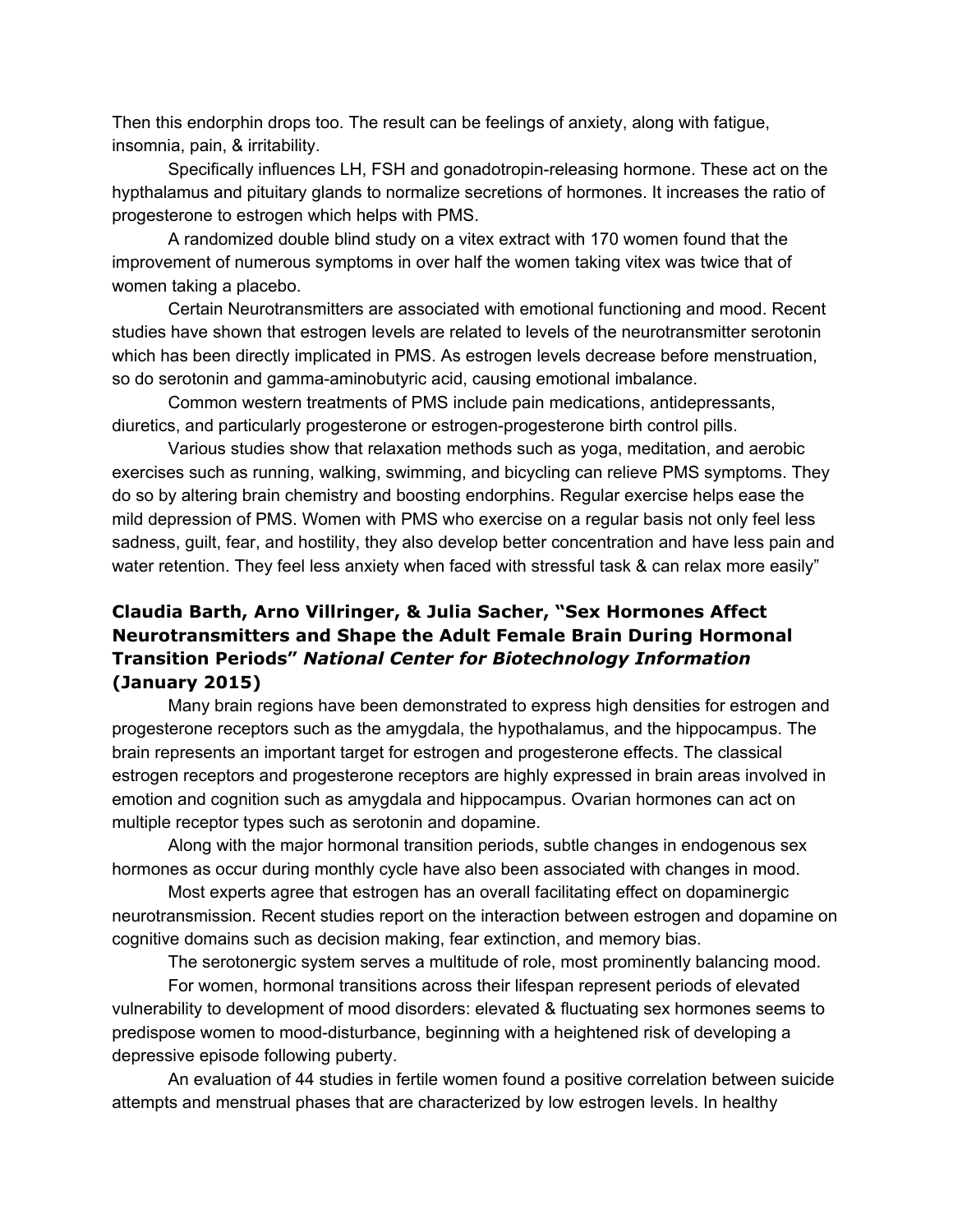women, some studies report negative premenstrual changes in mood as common and suggest that the majority of women of reproductive age describe a cycle dependent increase in negative emotions, such as irritability, impulsivity, fear and low mood.

With the loss of ovarian function and the associated fundamental changes in the hormonal environment, it is not surprising that this phase of a woman's life is accompanied by changes in eating, metabolism, behavior, mood, sexuality, immune response, and cognitive function.

The concept that the perimenopausal phase represents a vulnerability period for developing a depressive illness is supported by evidence for a high rate of new onset major depressive episodes.

### **Vanitha Hosur Kumari, "Effects of Herbo-Mineral Formulation (Shilajatu Rasayana) in Letrozole-Induced Polycystic Ovarian Syndrome"** *BLDE University Journal of Health Sciences* **(December 2016)**

Major cause of female infertility in recent years if polycystic ovarian syndrome. Shilajatu Rasayana has shown a significant result in letrozole induced PCOS by regulating hormones, reduction of cystic follicles, maturation of ovarian follicles, and decreasing the increased ovarian and uterine weight.

Shilajatu Rasayana contains shilajit bhasma, loha bhasma, vaikranta bhasma, triphala churna, and trikatu churna having antioxidant, immunomodulatory, hypoglycemic, and hypolipidemic effects, and various elements such as zinc, magnesium, chromium, Vitamins B, A, Omega Fatty acids, enzymes and phytosterols having hormonal balancing and estrogenic effects which have shown a significant result in letrozole induced PCOS.

# **Eileen Conaway, "Bioidentical Hormones: An Evidence-Based Review for Primary Care Providers,"** *Journal of the American Osteopathic Association* **(August 2010) 153-163**

In the aftermath of the unexpected adverse results of the Women's Health Inituitive (WHI) trial in 2002, women in the U.S. began to look for options other than traditional hormone replacement therapy for the reduction of menopausal symptoms.

Bioidentical hormones are derived from plant sources and are termed bioidentical because it is claimed that they are structurally identical to endogenous hormones, not just human hormone receptor binders. Like synthetic & Semisynthetic hormones, bioidentical hormones are derived in a laboratory, not harvest from endogenous sources.

# **Ali Al-Fahham, "Hormonal Imbalance and Female Infertility,"** *ResearchGate* **(January 2016)**

Numerous medical conditions can contribute to infertility. In fact, most cases of infertility are due to other medical conditions. These disorders damage the fallopian tubes, interfere with ovulation, or cause hormonal complications.